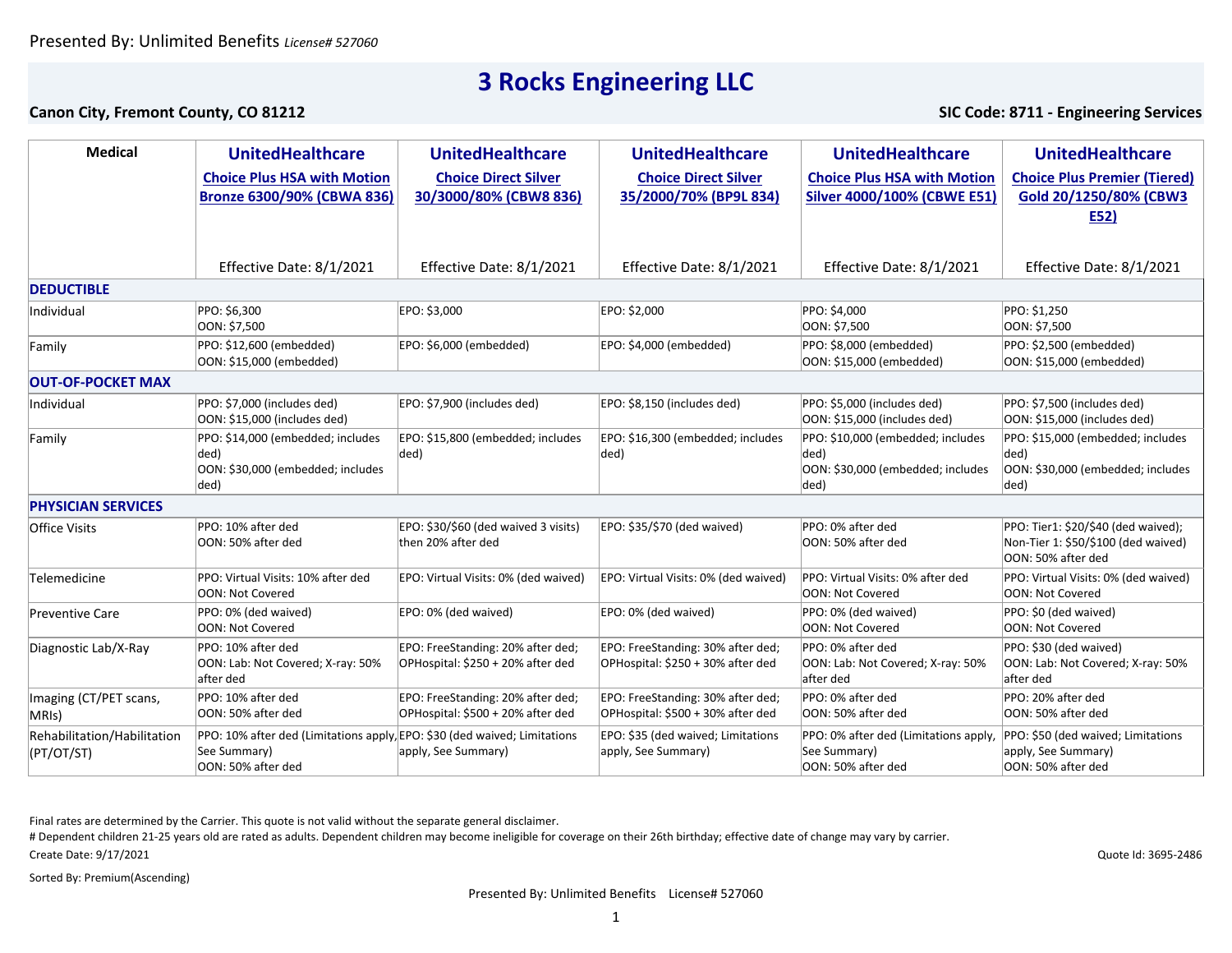### **Canon City, Fremont County, CO 81212 SIC Code: 8711 - Engineering Services**

| <b>Medical</b>                              | <b>UnitedHealthcare</b>                                                                                                       | <b>UnitedHealthcare</b>                                      | <b>UnitedHealthcare</b>                                                        | <b>UnitedHealthcare</b>                                                                                                | <b>UnitedHealthcare</b>                                                            |  |  |
|---------------------------------------------|-------------------------------------------------------------------------------------------------------------------------------|--------------------------------------------------------------|--------------------------------------------------------------------------------|------------------------------------------------------------------------------------------------------------------------|------------------------------------------------------------------------------------|--|--|
|                                             | <b>Choice Plus HSA with Motion</b><br><b>Bronze 6300/90% (CBWA 836)</b>                                                       | <b>Choice Direct Silver</b><br>30/3000/80% (CBW8 836)        | <b>Choice Direct Silver</b><br>35/2000/70% (BP9L 834)                          | <b>Choice Plus HSA with Motion</b><br><b>Silver 4000/100% (CBWE E51)</b>                                               | <b>Choice Plus Premier (Tiered)</b><br>Gold 20/1250/80% (CBW3<br>E52)              |  |  |
|                                             | Effective Date: 8/1/2021                                                                                                      | Effective Date: 8/1/2021                                     | Effective Date: 8/1/2021                                                       | Effective Date: 8/1/2021                                                                                               | Effective Date: 8/1/2021                                                           |  |  |
| <b>Chiropractic Care</b>                    | PPO: 10% after ded (20 visits per<br> year)<br>OON: 50% after ded                                                             | EPO: \$30 (ded waived; 20 visits per<br>year)                | EPO: \$35 (ded waived; 20 visits per<br>year)                                  | PPO: 0% after ded (20 visits per year)<br>OON: 50% after ded                                                           | PPO: \$50 (ded waived; 20 visits per<br>year)<br>OON: 50% after ded                |  |  |
| <b>PRESCRIPTION DRUGS</b>                   |                                                                                                                               |                                                              |                                                                                |                                                                                                                        |                                                                                    |  |  |
| Rx                                          | PPO: MedDed (1-4);<br>\$15/\$50/\$135/\$350 (Rx: 836;<br><b>Essential PDL)</b><br>OON: MedDed (1-4);<br>\$15/\$50/\$135/\$350 | EPO: \$15/\$50/\$135/\$350 (Rx:836;<br><b>Essential PDL)</b> | EPO: \$250/\$500 Ded (2-4);<br>\$15/\$40/\$80/\$350 (Rx:834;<br>Advantage PDL) | PPO: MedDed (1-4);<br>\$10/\$45/\$100/\$350 (Rx: E51;<br>Advantage PDL)<br>OON: MedDed (1-4);<br>\$10/\$45/\$100/\$350 | PPO: \$10/\$35/\$80/\$350 (Rx: E52;<br>Advantage PDL)<br>OON: \$10/\$35/\$80/\$350 |  |  |
| <b>HOSPITAL FACILITY SERVICES</b>           |                                                                                                                               |                                                              |                                                                                |                                                                                                                        |                                                                                    |  |  |
| <b>Inpatient Hospital Services</b>          | PPO: 10% after ded<br>OON: 50% after ded                                                                                      | EPO: \$500 + 20% after ded                                   | EPO: \$500 + 30% after ded                                                     | PPO: 0% after ded<br>OON: 50% after ded                                                                                | PPO: 20% after ded<br>OON: 50% after ded                                           |  |  |
| Outpatient Surgery in a<br>Hospital         | PPO: 10% after ded<br>OON: 50% after ded                                                                                      | EPO: \$500 + 20% after ded                                   | EPO: \$500 + 30% after ded                                                     | PPO: 0% after ded<br>OON: 50% after ded                                                                                | PPO: 20% after ded<br>OON: 50% after ded                                           |  |  |
| <b>EMERGENCY SERVICES</b>                   |                                                                                                                               |                                                              |                                                                                |                                                                                                                        |                                                                                    |  |  |
| <b>Emergency Room</b>                       | PPO: 10% after ded<br><b>OON: Paid as In-Network</b>                                                                          | EPO: \$500 + 20% after ded                                   | EPO: 30% after ded                                                             | PPO: 0% after ded<br>OON: Paid as In-Network                                                                           | PPO: 20% after ded<br><b>OON: Paid as In-Network</b>                               |  |  |
| Emergency<br>Transport/Ambulance            | PPO: 10% after ded<br>OON: Paid as In-Network                                                                                 | EPO: 20% after ded                                           | EPO: 30% after ded                                                             | PPO: 0% after ded<br>OON: Paid as In-Network                                                                           | PPO: 20% after ded<br>OON: Paid as In-Network                                      |  |  |
| <b>Urgent Care</b>                          | PPO: 10% after ded<br>OON: 50% after ded                                                                                      | EPO: \$30 (ded waived)                                       | EPO: \$35 (ded waived)                                                         | PPO: 0% after ded<br>OON: 50% after ded                                                                                | PPO: \$20 (ded waived)<br>OON: 50% after ded                                       |  |  |
| <b>MENTAL HEALTH/SUBSTANCE USE DISORDER</b> |                                                                                                                               |                                                              |                                                                                |                                                                                                                        |                                                                                    |  |  |
| <b>Outpatient Services</b>                  | PPO: 10% after ded<br>OON: 50% after ded                                                                                      | EPO: 0% (ded waived)                                         | EPO: \$35 (ded waived)                                                         | PPO: 0% after ded<br>OON: 50% after ded                                                                                | PPO: \$20 (ded waived)<br>OON: 50% after ded                                       |  |  |
| <b>Inpatient Services</b>                   | PPO: 10% after ded<br>OON: 50% after ded                                                                                      | EPO: 20% after ded                                           | EPO: 30% after ded                                                             | PPO: 0% after ded<br>OON: 50% after ded                                                                                | PPO: 20% after ded<br>OON: 50% after ded                                           |  |  |
| <b>MATERNITY</b>                            |                                                                                                                               |                                                              |                                                                                |                                                                                                                        |                                                                                    |  |  |

Final rates are determined by the Carrier. This quote is not valid without the separate general disclaimer.

Create Date: 9/17/2021 # Dependent children 21-25 years old are rated as adults. Dependent children may become ineligible for coverage on their 26th birthday; effective date of change may vary by carrier.

Presented By: Unlimited Benefits License# 527060

Sorted By: Premium(Ascending)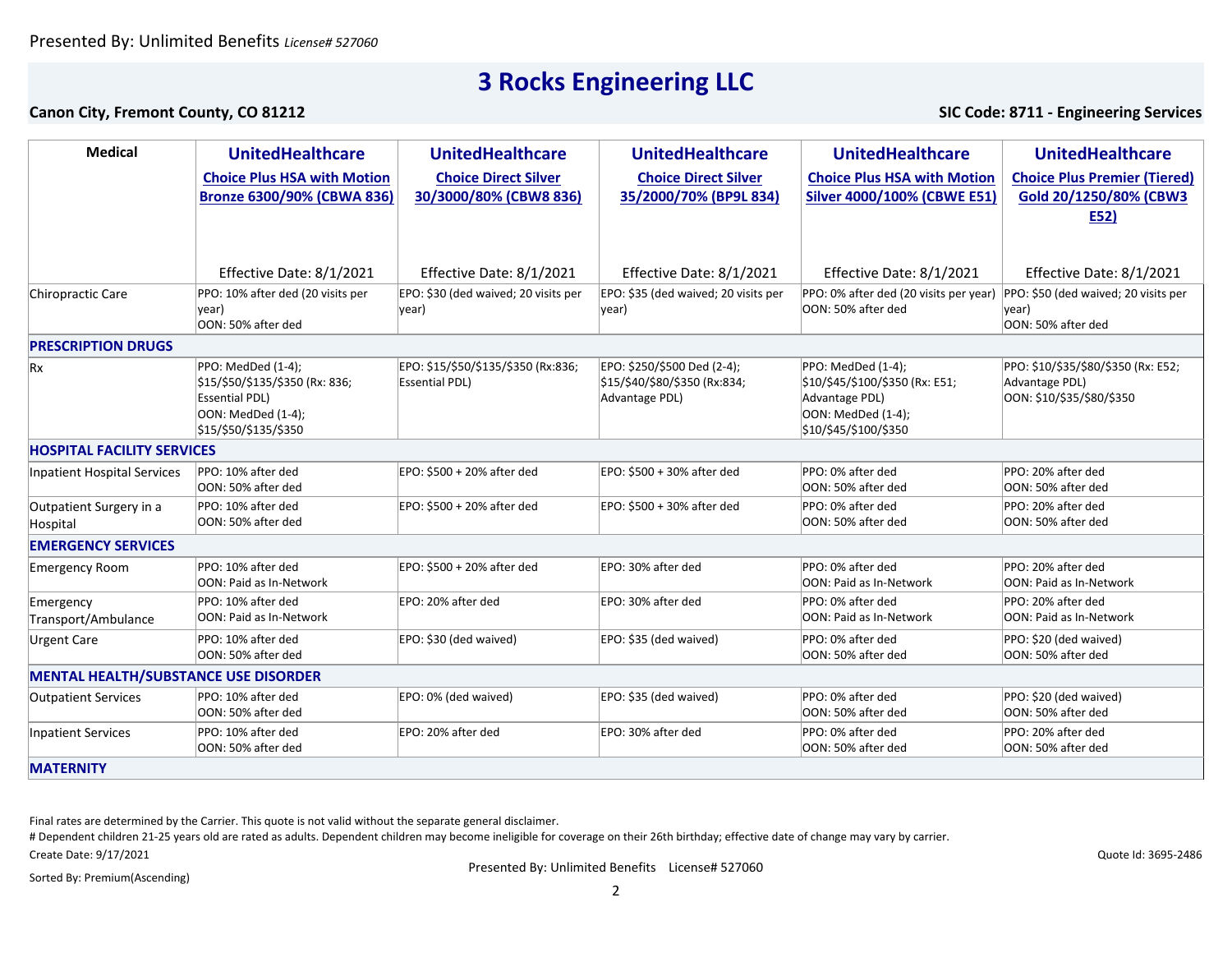### **Canon City, Fremont County, CO 81212 SIC Code: 8711 - Engineering Services**

| <b>Medical</b>                                | <b>UnitedHealthcare</b>                                                        | <b>UnitedHealthcare</b>                                    | <b>UnitedHealthcare</b>                                    | <b>UnitedHealthcare</b>                                                        | <b>UnitedHealthcare</b>                                                          |  |  |
|-----------------------------------------------|--------------------------------------------------------------------------------|------------------------------------------------------------|------------------------------------------------------------|--------------------------------------------------------------------------------|----------------------------------------------------------------------------------|--|--|
|                                               | <b>Choice Plus HSA with Motion</b><br>Bronze 6300/90% (CBWA 836)               | <b>Choice Direct Silver</b><br>30/3000/80% (CBW8 836)      | <b>Choice Direct Silver</b><br>35/2000/70% (BP9L 834)      | <b>Choice Plus HSA with Motion</b><br><b>Silver 4000/100% (CBWE E51)</b>       | <b>Choice Plus Premier (Tiered)</b><br>Gold 20/1250/80% (CBW3<br>E52)            |  |  |
|                                               | Effective Date: 8/1/2021                                                       | Effective Date: 8/1/2021                                   | Effective Date: 8/1/2021                                   | Effective Date: 8/1/2021                                                       | Effective Date: 8/1/2021                                                         |  |  |
| <b>Prenatal and Postnatal Care</b>            | PPO: Based on point of service<br>OON: Based on point of service               | EPO: Based on point of service                             | EPO: Based on point of service                             | PPO: Based on point of service<br>OON: Based on point of service               | PPO: Based on point of service<br>OON: Based on point of service                 |  |  |
| Delivery and All Inpatient<br><b>Services</b> | PPO: 10% after ded<br>OON: 50% after ded                                       | EPO: \$500 + 20% after ded                                 | EPO: \$500 + 30% after ded                                 | PPO: 0% after ded<br>OON: 50% after ded                                        | PPO: 20% after ded<br>OON: 50% after ded                                         |  |  |
| <b>PEDIATRIC SERVICES (UP TO AGE 19)</b>      |                                                                                |                                                            |                                                            |                                                                                |                                                                                  |  |  |
| Eye Exam                                      | PPO: 0% (ded waived; limited to once<br>every 12 months)<br>OON: 50% after ded | EPO: \$10 (ded waived; limited to<br>once every 12 months) | EPO: \$10 (ded waived; limited to<br>once every 12 months) | PPO: 0% (ded waived; limited to once<br>every 12 months)<br>OON: 50% after ded | PPO: \$10 (ded waived; limited to<br>once every 12 months)<br>OON: 50% after ded |  |  |
| Glasses                                       | PPO: Copay varies by service<br>OON: 50% after ded                             | EPO: Copay varies by service                               | EPO: Copay varies by service                               | PPO: Copay varies by service<br>OON: 50% after ded                             | PPO: Copay varies by service<br>OON: 50% after ded                               |  |  |
| Dental Check-up                               | PPO: 0% after ded (limited to 2 times<br>per 12 months)<br>OON: 50% after ded  | EPO: 0% after ded (limited to 2 times<br>per 12 months)    | EPO: 0% after ded (limited to 2 times<br>per 12 months)    | PPO: 0% after ded (limited to 2 times<br>per 12 months)<br>OON: 50% after ded  | PPO: 0% after ded (limited to 2 times<br>per 12 months)<br>OON: 50% after ded    |  |  |

Final rates are determined by the Carrier. This quote is not valid without the separate general disclaimer.

Create Date: 9/17/2021 # Dependent children 21-25 years old are rated as adults. Dependent children may become ineligible for coverage on their 26th birthday; effective date of change may vary by carrier.

Sorted By: Premium(Ascending)

Presented By: Unlimited Benefits License# 527060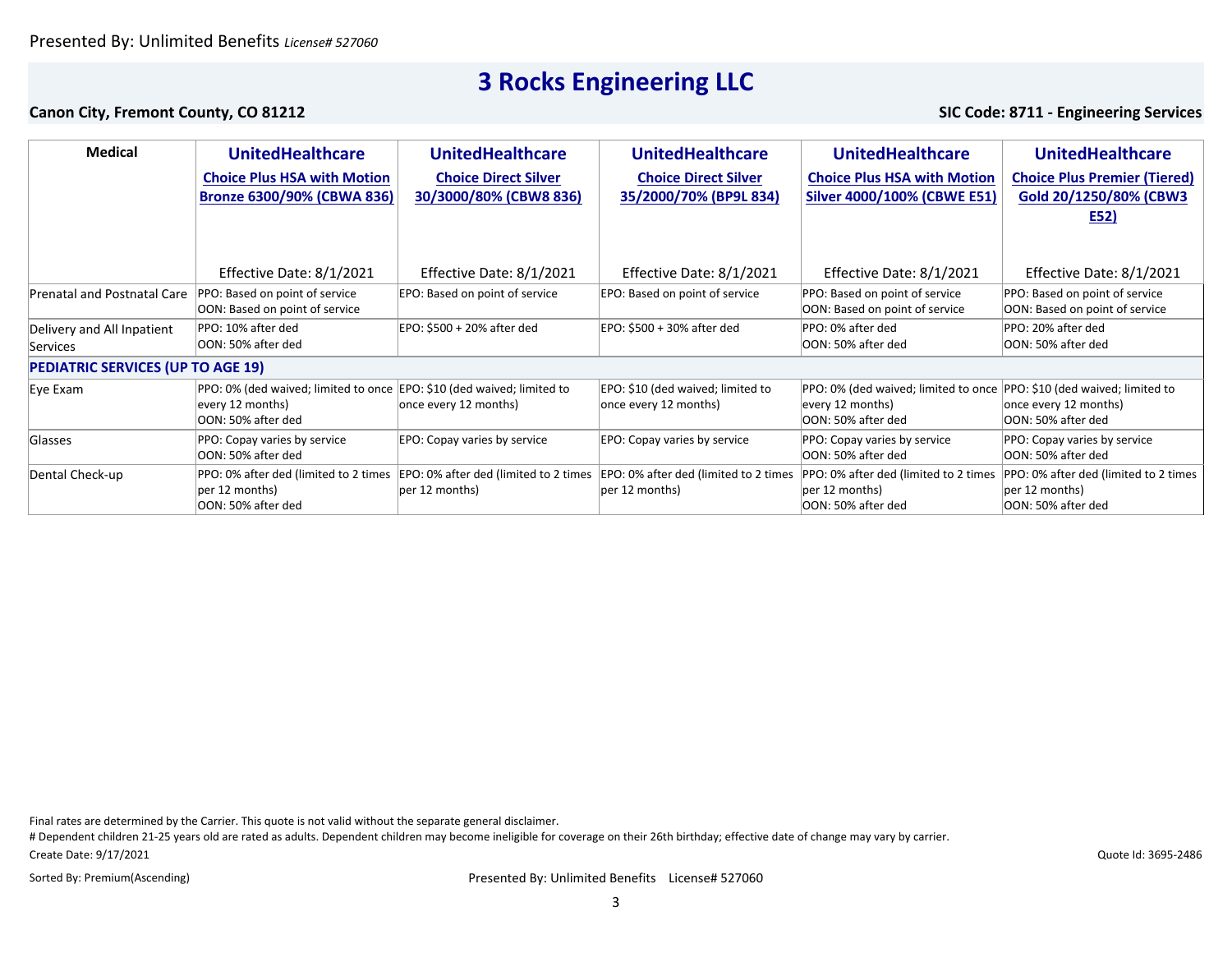#### **Canon City, Fremont County, CO 81212 SIC Code: 8711 - Engineering Services**

### **Rating Guidelines:**

Rates have not been adjusted for COBRA enrollees.

For more details, please contact your Warner Pacific Sales Executive or Rating Analyst.

· The summary above is meant to be a brief description of plan benefits and features only. This is not a policy. Please consult the contract and/or evidence of coverage and disclosure brochure, either of which is available upon request, for a complete description of benefits, exclusions, limitations and participation requirements. The accuracy of this summary is not guaranteed and the information herein is subject to change without notice. This is not an offer of coverage.

#### **UnitedHealthcare (CO)**

- · ANCILLARY RATES: Please note that the ancillary rates displayed are intended for NEW BUSINESS ONLY and should not be presented as renewal rates.
- UHC CO: Colorado Doctors Plan and SelectColorado plans cannot be offered within the same employer group's benefit offering.

For more details, please contact your Warner Pacific Sales Executive or Rating Analyst.

Final rates are determined by the Carrier. This quote is not valid without the separate general disclaimer.

Create Date: 9/17/2021 # Dependent children 21-25 years old are rated as adults. Dependent children may become ineligible for coverage on their 26th birthday; effective date of change may vary by carrier.

Sorted By: Premium(Ascending)

Presented By: Unlimited Benefits License# 527060

Quote Id: 3695-2486